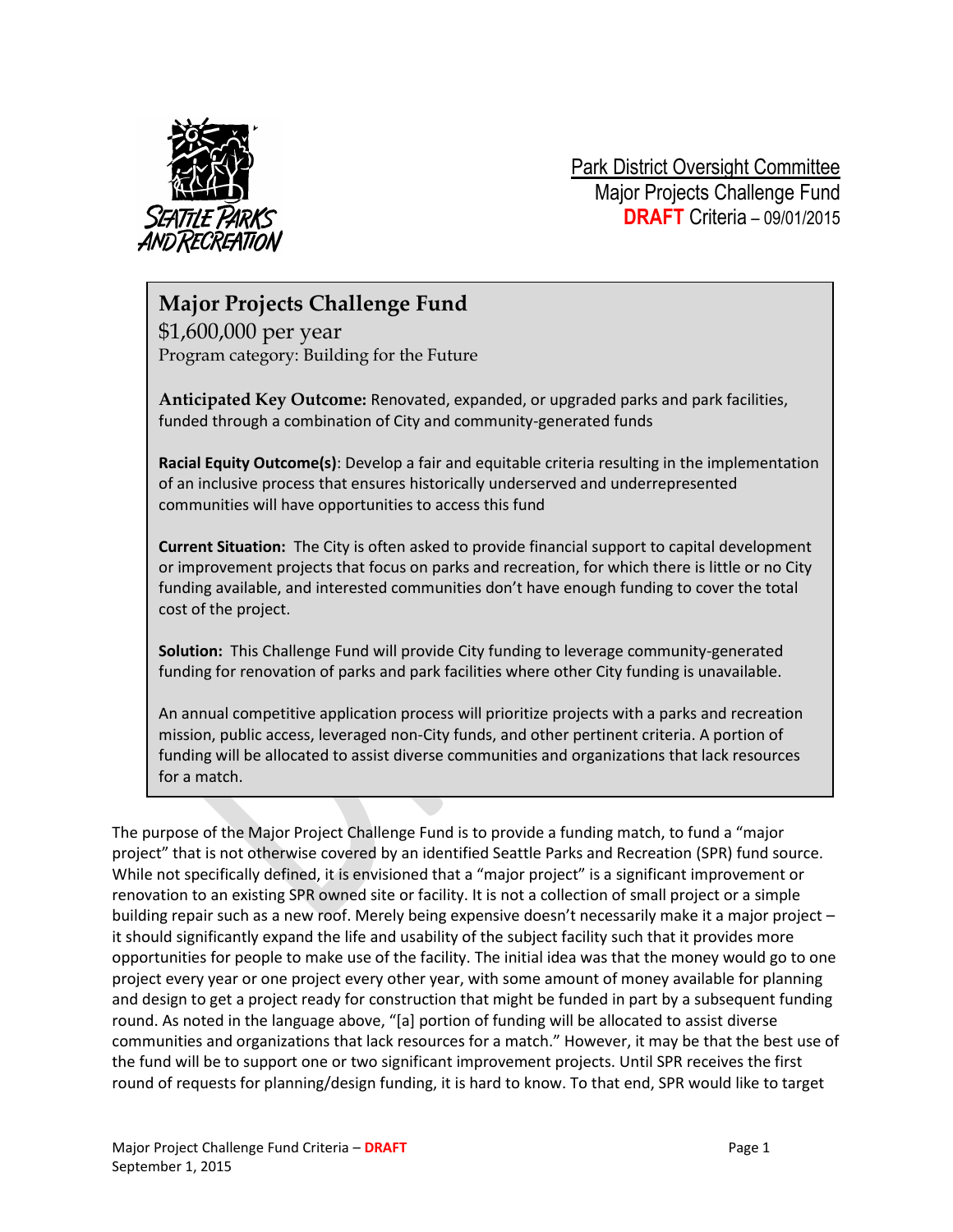\$300K in 2016 for planning and design funding and \$100K for staff support to help applicant(s) get projects ready to submit for construction funding and help to identify matching dollars.

Included in the process will be some key strategies to mitigate historic and current barriers preventing access and opportunities by underserved and underrepresented communities. One of the most critical components of this process will be the outreach to underserved and underrepresented communities. The second critical component will be staff support to enable these communities to effectively navigate the application process. Third will be identification of the match; some communities may have easier access to dollars with which to provide a match. Other projects may not have any match or the match could be limited to volunteer hours or other in-kind services. Being creative on the type and timing of the match will be important to ensure equity across all project proposals. Finally, providing planning and design money in advance of funding a construction project will also be an important component of this process.

The following is an outline of how the application process could work in 2016. After several months of public outreach, consistent with the City's Inclusive Outreach and Public Engagement guide, a two page letter of intent/project proposal letter would be due to SPR. The idea is to initially require just a simple description of the proposal to make it easy for community members to apply for the funds. SPR staff would then have the opportunity to work with the applicant to refine the project, identify potential match source(s) and determine at least a rough order of magnitude cost for the project. It is unlikely that there is any project out there that will be ready to go to construction in 2016 so the focus of next year will likely be on planning and outreach, design and permitting.

## **Major Project Challenge Fund – Proposed Timeline**

- **July – September 2015** Development of Draft Process and Criteria
- **August/September 2015**  Presentation to Division Directors and Parks RSJI Change Team
- **September 8, 2015** Presentation to District Oversight Committee
	- o Draft Screening Criteria
		- o Strategy for 2016
- **October 13, 2015** Presentation to District Oversight Committee
	- o Finalize screening criteria and strategy for 2016
- **September – December 2015** Staff Development of outreach strategy and On-line materials
- **January – March 2016** Public Outreach, including use of the IOPE. (may include workshops or information sessions for potential proposals)
- **March 2016 – Proposal Letters Due**
- **April – May 2016** Staff review of applications
- **June 2016 –**District Oversight Committee review and recommendation to Superintendent
- **July 2016** Funds awarded to project. Projects will be managed by SPR.

For the actual construction funding requests, there would be a longer two-step process that could begin with a letter of intent and then follow up with a formal application for those projects that were recommended to move forward based on their letter of intent. There would be a three to four month gap between the Letter of Intent and the actual funding application submittal to afford the applicant(s), potentially working with SPR staff to refine the proposal and prepare the full application. Then SPR staff would review the applications and make a recommendation to the District Oversight Committee as to which project(s) should be funded.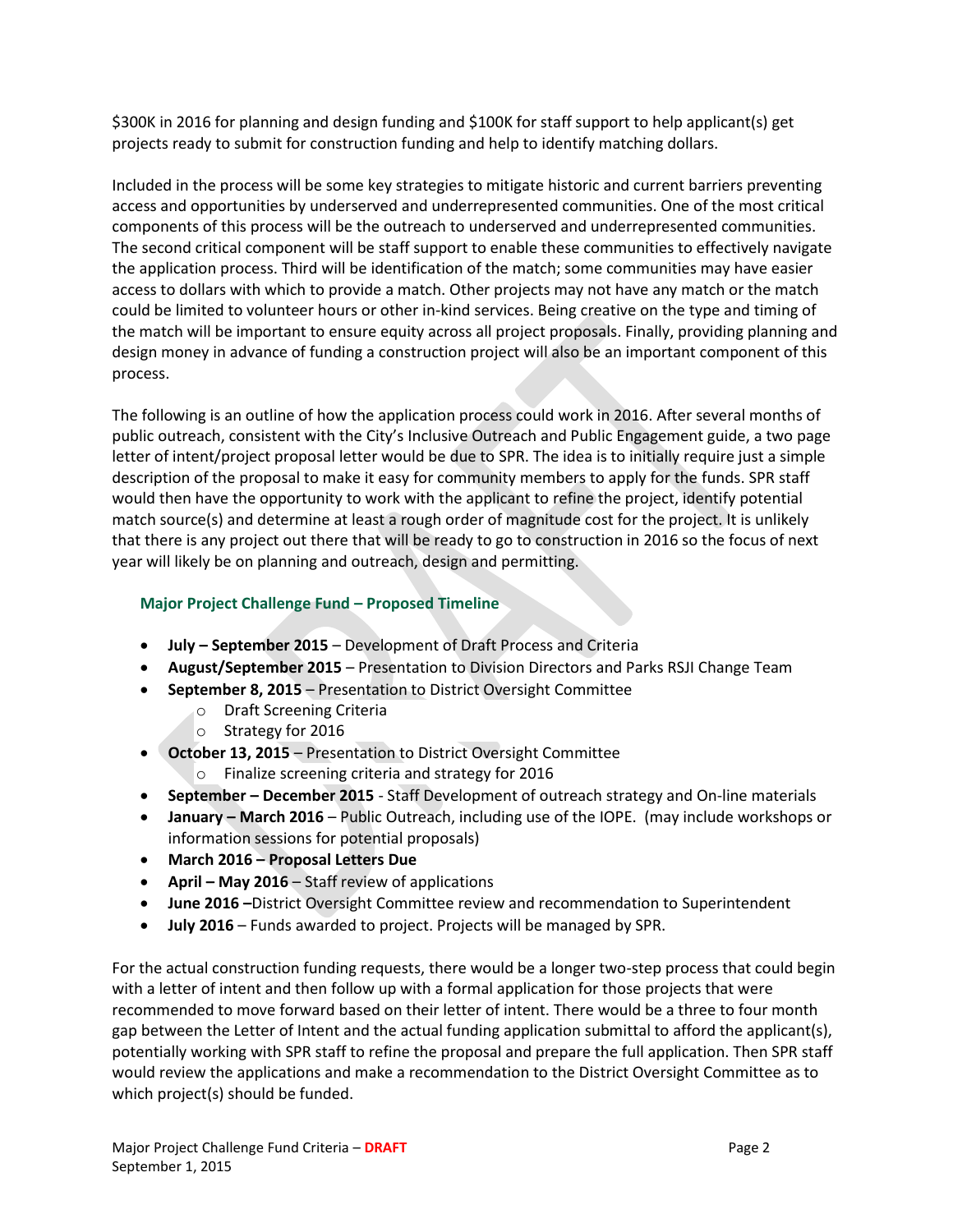Based on all of the above, the following are the draft criteria by which SPR staff would screen the initial requests for planning and outreach, design and permitting funds.

## **CRITERIA**

**a.** Is it on SPR owned property and/or a SPR owned facility?

*Rationale*: Since the funds come through the Park District, they should be spent directly on SPR property and/or an SPR owned facility. Also, SPR will manage the project.

**b.** Is it an identified capital need at a park or park facility that is lacking in funding; is it a large scale project that may be funded from a variety of public and private funding sources with a total construction cost estimated to be in the \$2 -7 million range? It should be a single project such as building renovation or expansion, or a facility improvement. It should be one discrete project, not a collection of smaller projects combined into one project.

*Rationale*: There are other City funding sources such as the Neighborhood Matching funds available for smaller projects. The idea is that this funding should go to a significant project that improves or expands an existing facility. What is important is that the project be significant enough to provide long term value to the greater community.

**c.** What is the match? How does the project leverage or have the potential to leverage other resources through the actions of other public agencies, funding from public, private or philanthropic partners, and/or in-kind contributions of time and energy from citizen volunteers?

*Rationale*: For the actual construction phase of the project, the Major Project Challenge Fund should be matched with a 50% match but the match amount could be less and/or provided by other than a monetary match. Ideally, the applicant would be able to raise 50% (or more) of the project cost and the fund would fill the gap to bring the project up to 100% funding. There may be situations where there is significant community support for a project but the applicant doesn't have the resources and/or connections to provide the full 50/50 match. In those situations, this criterion is intended to be flexible in setting a target goal for a match, but not an absolute requirement. There may also be situations where the applicant is unable to identify any match. In those situations, it may be up to SPR staff to step in and help the community with the funding process. If no other funding sources are identified during the initial submittal, it will be incumbent on staff to work with the applicant on funding in advance of submitting the formal application.

For the initial phase of planning and design where SPR would make smaller amounts available in the range of \$20,000 – \$50,000 for planning and/or design work, there still should be some sort of match. The percentage and form of the match could be more flexible at this initial phase to get a project ready to apply for the larger construction amount.

**d.** Does the project demonstrate a high degree of community support or involvement as demonstrated through a public review process and/or is the project consistent with approved plans, such as a neighborhood, community council or other recent planning documents?